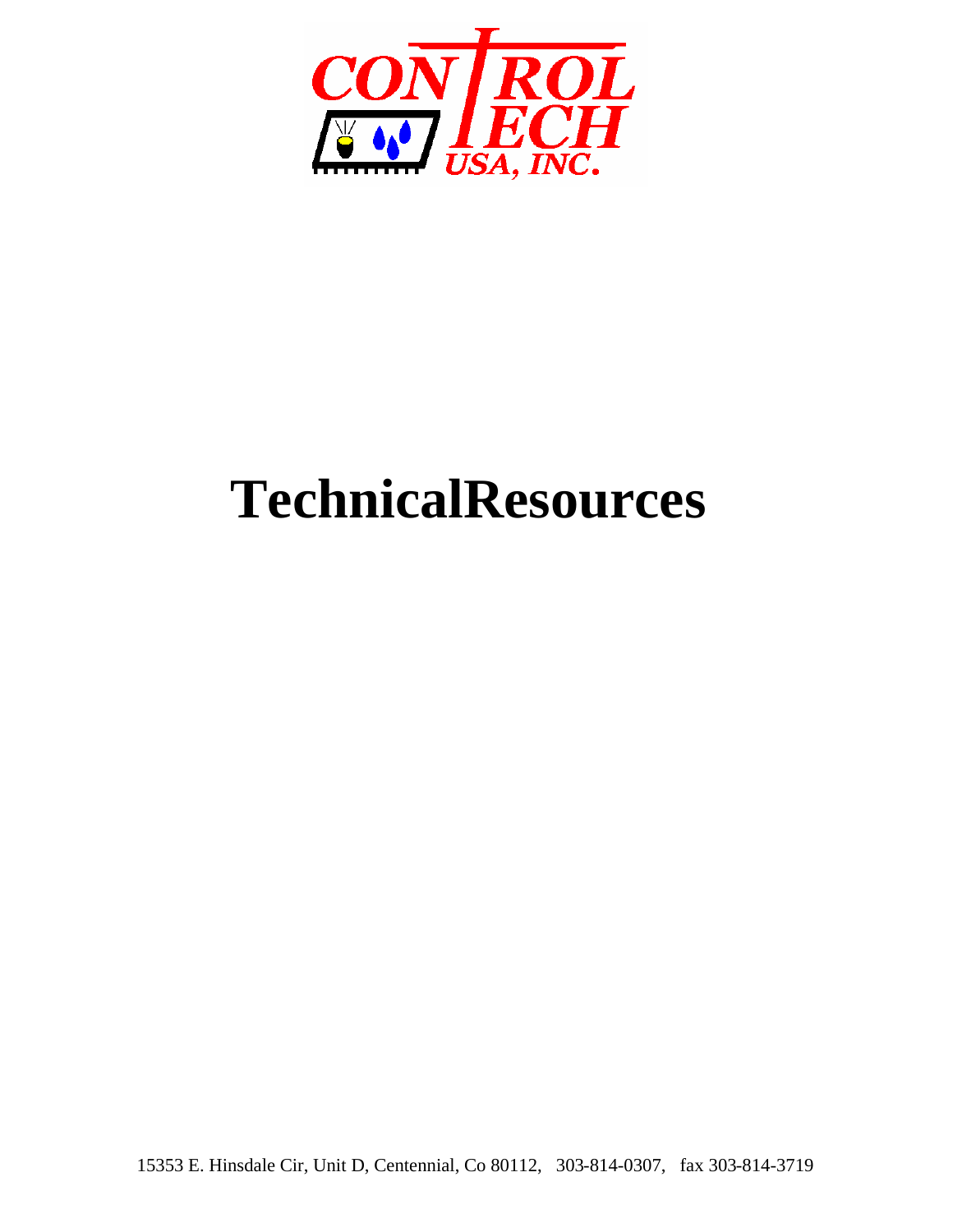#### ELECTRICAL TERMINOLOGY USED IN THE IRRIGATION INDUSTRY

*Comparisons between irrigation & electrical terminology*

Irrigation terminology Vs. Electrical terminology

Pressure (PSI) Voltage (volts—V)

Friction Loss (PSI) Resistance (ohms—R) Flow (GPM) Current (amps—A)

**ALTERNATING CURRENT (AC)**—Standard household current. Most irrigation systems use AC current.

**AMPERAGE (AMPS)—**quantitative measurement of flow of electricity, similar to Gallons Per Minute in irrigation.

**CIRCUIT—**in irrigation terms the electrical wiring path from the station output terminal to and through the solenoid back to the common terminal

**CONNECTION—**connection of one wire with one or more wires inside of an approved wire nut or other connecting device

**DIRECT CURRENT (DC)—**directional flowing electricity: i.e. current flowing from the positive terminal of a battery through a device and back to the negative terminal

**FIELD WIRING—**the wiring between the controller and any device/valve installed in-ground

**GROUND**—in electricity it is always earth ground

**MULTIMETER (VOLT OHM-METER)—**a digital or analog testing device for measuring electricity's characteristics (voltage, amperage, resistance)

**OHMS/RESISTANCE—the resistance encountered by electricity in wiring or devices on a** circuit, similar to friction loss in irrigation terms

**OPEN CIRCUIT—**term given to a circuit when the pathway for electricity has been severed or is not completed

**PRIMARY SIDE—the side of the transformer that is connected to the 120vac supply.** 

**SECONDARY SIDE—**in the irrigation industry it is the 24vac output side of the transformer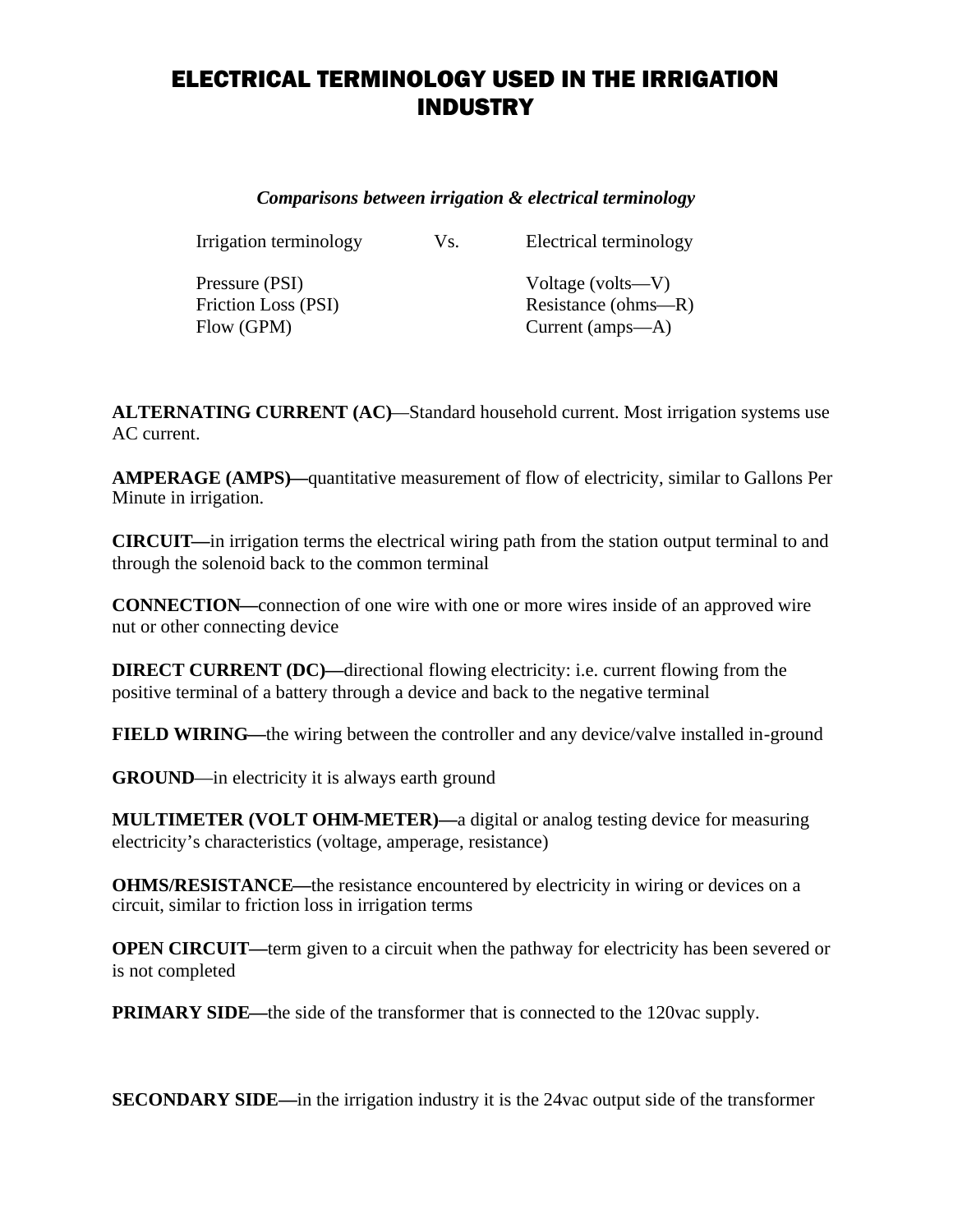**SHORT CIRCUIT—**term given to a circuit where electricity bypasses the intended and goes directly from the hot to the common wire

**SHORT TO GROUND—the electricity has a direct path from the wire through the insulation to** ground

**SOLENOID—**an electrical device on valves that when electrified creates a magnetic field that pulls a metallic plunger

**TERMINAL STRIPS—**a collection of terminals numbered to differentiate zones

**TERMINALS—**the connecting device on the panel of the controller that the field wires are attached into. There are station output terminals and common terminals

**VOLTAGE (VOLTS)—**quantitative measurement of the power of electricity, similar to water pressure (PSI)

**ZONE—**irrigation term used to differentiate one circuit from another: i.e. zone 5, or zone 12

**ZONE WIRE VS. COMMON WIRE**—the zone wire is the wire connecting a station output terminal on a controller to a solenoid or device. The common wire is the wire connecting the solenoid or device to the common terminal.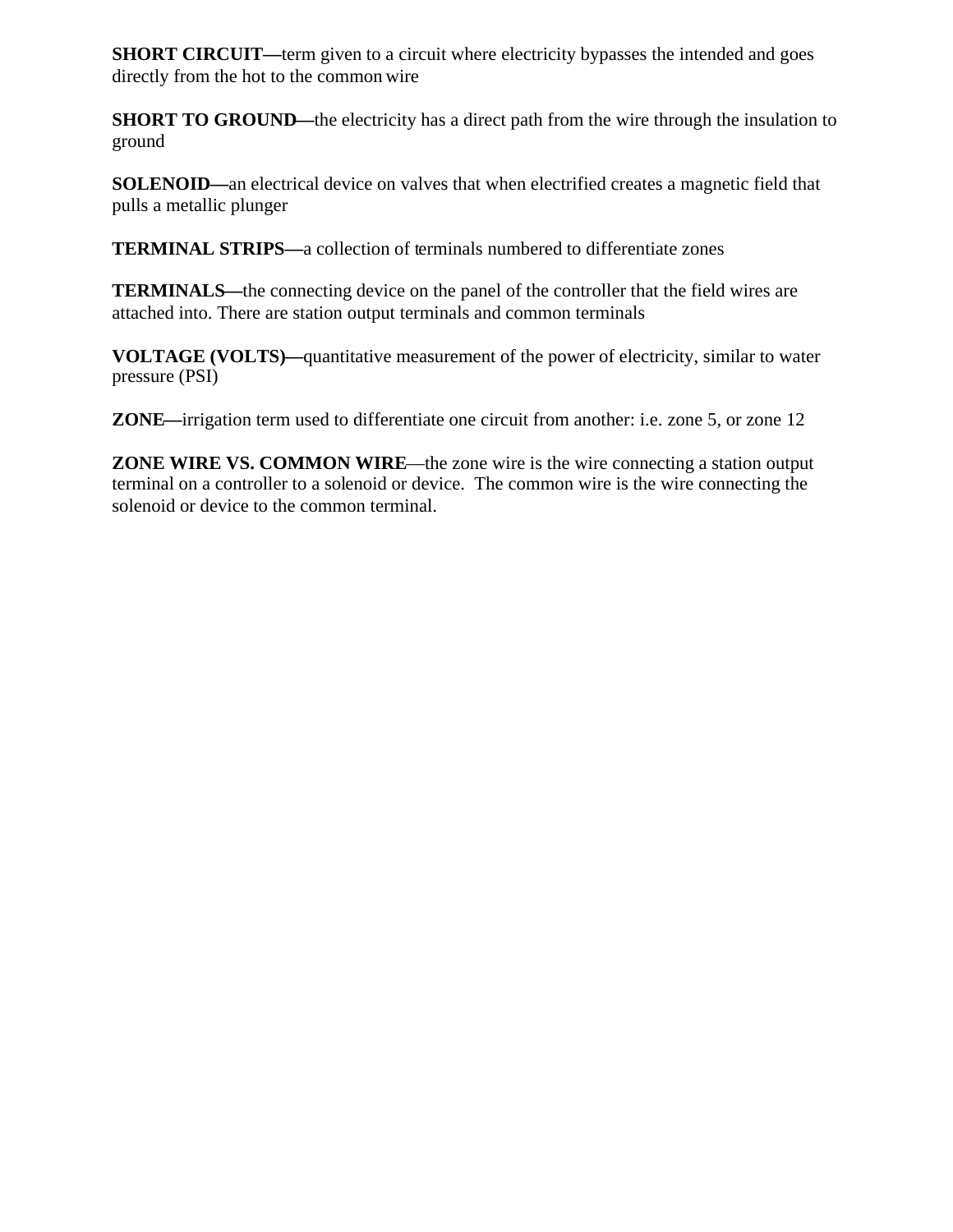### EVENTS THAT AFFECT ELECTRICAL SYSTEMS

| <b>EVENTS</b>                                                                                                                                                                                                                                                                                                                          | <b>CAUSES</b>                                                                                                                                                                                                                                                                                                                                                                                                                                                                                                                                      |                                                                                                                                                                                                                                                                                                                           |
|----------------------------------------------------------------------------------------------------------------------------------------------------------------------------------------------------------------------------------------------------------------------------------------------------------------------------------------|----------------------------------------------------------------------------------------------------------------------------------------------------------------------------------------------------------------------------------------------------------------------------------------------------------------------------------------------------------------------------------------------------------------------------------------------------------------------------------------------------------------------------------------------------|---------------------------------------------------------------------------------------------------------------------------------------------------------------------------------------------------------------------------------------------------------------------------------------------------------------------------|
| <b>SAGS</b><br>Also known as brownouts,<br>sags are short-term<br>decreases in voltage levels.<br>This is the most common<br>power problem, accounting<br>for 87% of all power<br>disturbances according to a<br>study by Bell Labs.                                                                                                   | Typically caused by the<br>start-up power demands of<br>many electrical devices<br>(including motors,<br>compressors, elevators,<br>shop tools, etc.), sags are<br>also the electric utilities'<br>means of coping with extra<br>ordinary power demands.<br>In a procedure known as<br>"rolling brownouts," the<br>utility will systematically<br>lower voltage levels in<br>certain areas for hours or<br>days at a time. Hot<br>Summer days, when air<br>conditioning requirements<br>are at their peak, will often<br>prompt rolling brownouts. | CCCCATO<br>A sag can "starve" a<br>computer of the power it<br>needs to function, causing<br>frozen keyboards and<br>unexpected system crashes<br>with the end result being<br>the loss of/or corruption of<br>data. Sags also reduce the<br>efficiency and life span of<br>electrical equipment,<br>particularly motors. |
| <b>BLACKOUT</b><br>Total loss of power.                                                                                                                                                                                                                                                                                                | Excessive demand on the<br>power grid, lightning<br>storms, ice on power lines,<br>car accidents, backhoes,<br>earthquakes, etc.                                                                                                                                                                                                                                                                                                                                                                                                                   | Loss of current work in<br>RAM or cache, possible<br>loss of hard drive File<br>Allocation Table (FAT)<br>resulting in total loss of<br>data stored on drive.                                                                                                                                                             |
| <b>SPIKE</b><br>Also referred to as an<br>impulse, a spike is an<br>instantaneous, dramatic<br>increase in voltage. Akin<br>to the force of a tidal wave,<br>a spike can enter electronic<br>equipment through AC,<br>network serial or phone<br>lines and damage or<br>completely destroy<br>components.<br><b>SURGE</b><br>$\bullet$ | Typically caused by a<br>nearby lightning spike,<br>spikes can also occur when<br>utility power comes back<br>on line after having been<br>knocked out in a storm or<br>as the result of a car<br>accident.                                                                                                                                                                                                                                                                                                                                        | Catastrophic damage to<br>hardware. Loss of data.                                                                                                                                                                                                                                                                         |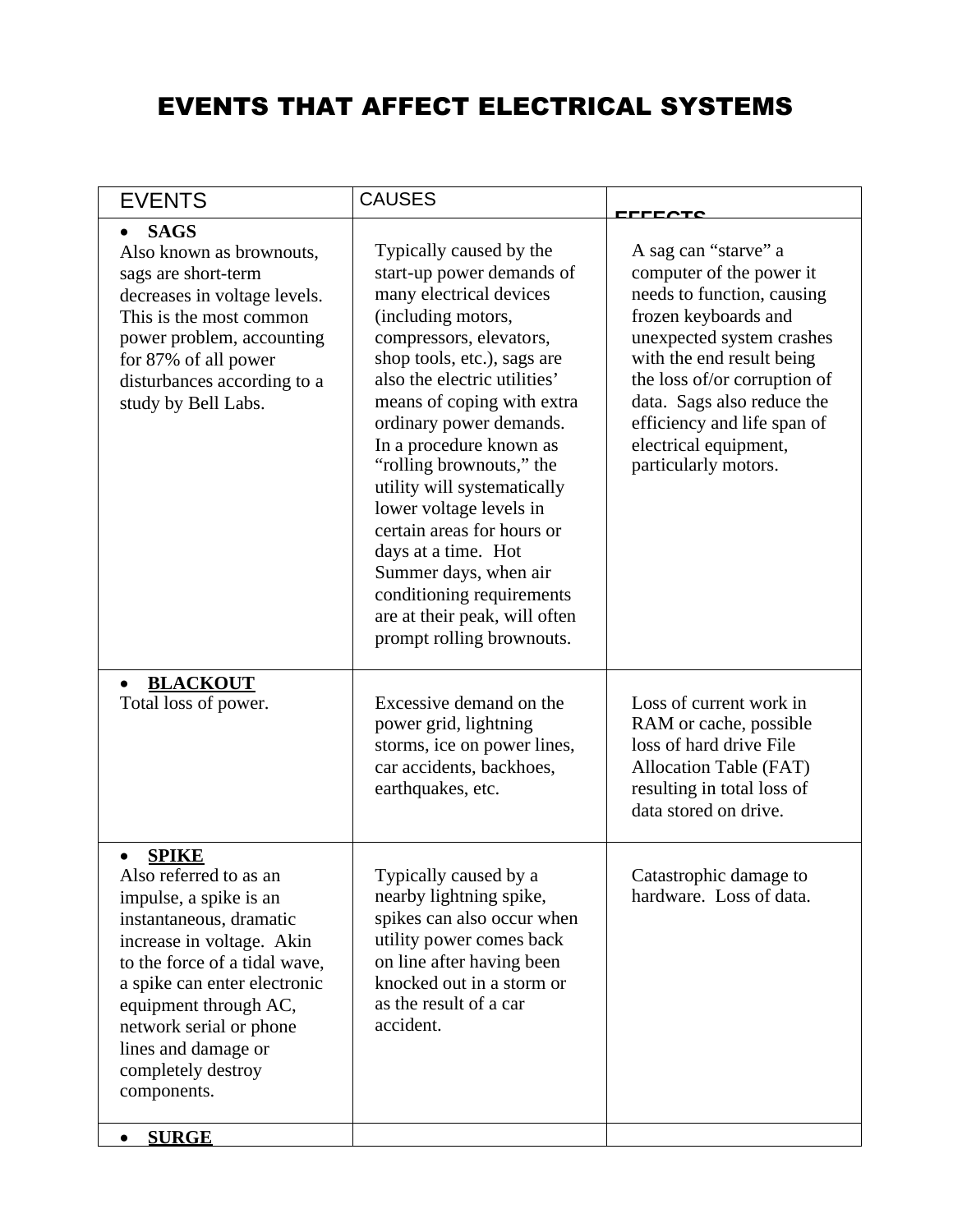| A short term increase in<br>voltage, typically lasting at<br>least $1/120^{th}$ of a second.                                                                                                                                   | High-powered electrical<br>motors, such as air<br>conditioners, and<br>household appliances in<br>the vicinity. When this<br>equipment is switched off,<br>the extra voltage is<br>dissipated through the<br>power line. | Computers and similar<br>sensitive electronic devices<br>are designed to receive<br>power within a certain<br>voltage range. Anything<br>outside of expected peak<br>and RMS (considered the<br>"average" voltage) levels<br>will stress delicate<br>components and cause<br>premature failure. |
|--------------------------------------------------------------------------------------------------------------------------------------------------------------------------------------------------------------------------------|--------------------------------------------------------------------------------------------------------------------------------------------------------------------------------------------------------------------------|-------------------------------------------------------------------------------------------------------------------------------------------------------------------------------------------------------------------------------------------------------------------------------------------------|
| <b>NOISE</b><br>More technically referred<br>to as ElectroMagnetic<br>Interference (EMI) and<br>Radio Frequency<br>Interference (RFI),<br>electrical noise disrupts the<br>smooth sine wave one<br>expects from utility power. | Many factors and<br>phenomena, including<br>lightning, load switching,<br>generators, radio<br>transmitters and industrial<br>equipment, cause electrical<br>noise. It may be<br>intermittent or chronic.                | Noise introduces glitches<br>and errors into executable<br>programs and data files.                                                                                                                                                                                                             |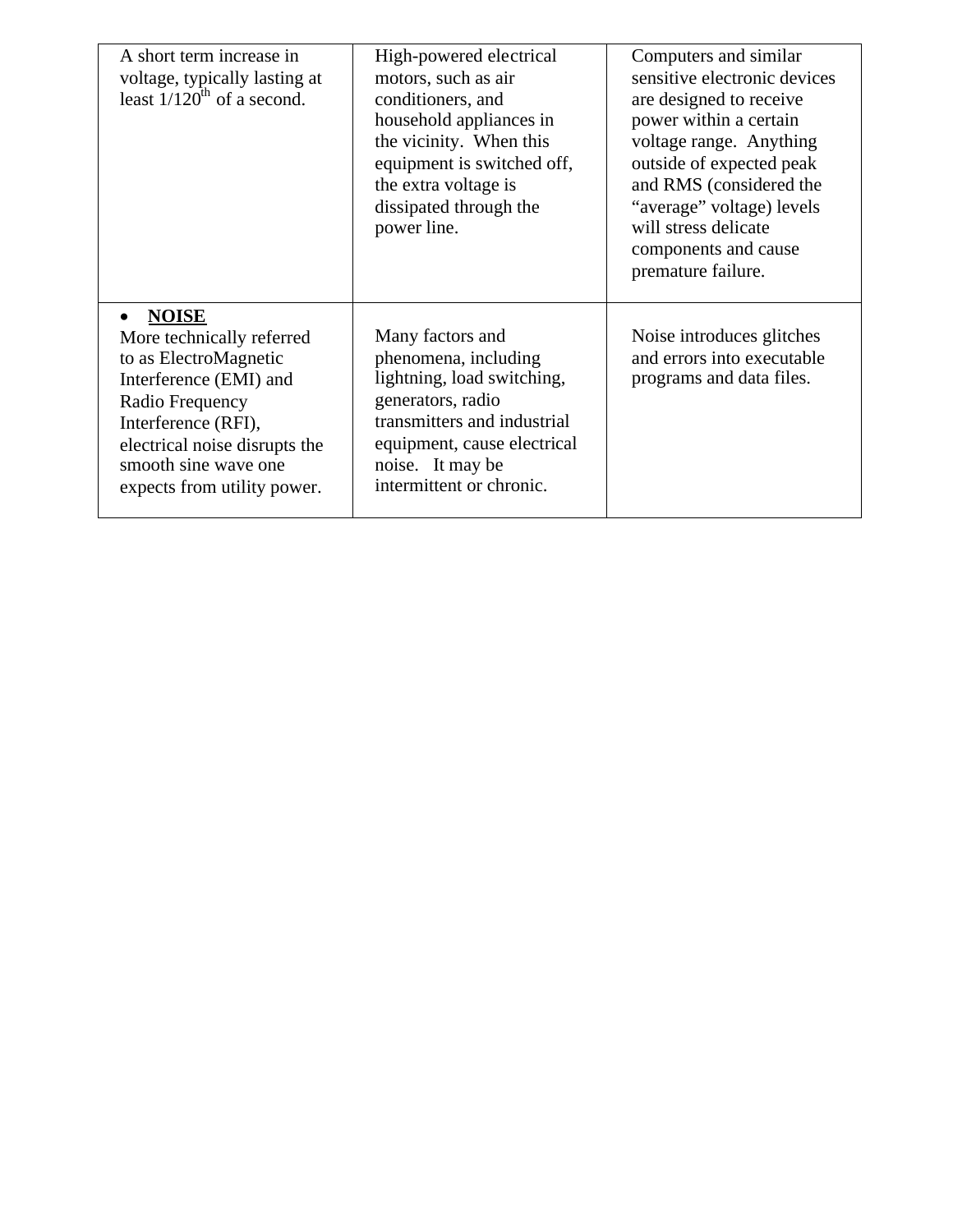#### **CONTROLLER DIAGNOSTICS CONTROL TECH USA, INC.**

PROCEED WITH THE FOLLOWING DIAGNOSTIC STEPS AFTER REMOVING AC POWER FROM THE CONTROLLER, REMOVING THE BACKUP BATTERY, AND DISCONNECT THE COMMON WIRE. LET THE CONTROLLER SET FOR APPROXIMATELY ONE MINUTE, APPLY AC POWER, CONNECT THE COMMON WIRE AND RETEST THE CONTROLLER FUNCTIONS.

**STEP 1:** SNIFF AND VISUAL TEST. DOES THE CONTROLLER HAVE A BURNT SMELL OR PHYSICAL SIGNS OF DAMAGE?

**YES**- SEND IN FOR REPAIR. **NO**-PROCEED TO STEP 2.

**STEP 2:** POWER UP THE CONTROLLER. DOES THE CONTROLLER HAVE A DISPLAY AND DOES IT DISPLAY ALL THE INFORMATION CORRECTLY?

**YES**- PROCEED TO STEP 3.

(IF YOUR CUSTOMERS COMPLAINT IS THAT THE CONTROLLER DID NOT HAVE A DISPLAY, ASK HIM IF HE CHECKED HIS TRANSFORMER FOR 24VAC AND/OR DID HE CHECK THE FUSE IF THE CONTROLLER HAS ONE? ) **NO**- PROCEED TO STEP 2A.

**STEP 2A:** IS THE DISPLAY COMPLETELY BLANK? **YES**- SEND IN FOR REPAIR **NO**- PROCEED TO STEP 2B.

**STEP 2B.** IS THE DISPLAY DISPLAYING UNLEDGEABLE GARBAGE? **YES**- SEND IN FOR REPAIR **NO**- PROCEED TO STEP 2C.

**STEP 2C.** IS THE DISPLAY DISPLAYING MOST OF WHAT IT SHOULD, BUT MISSING SOME OF IT SEGMENTS OR CHARACTERS?

**YES**- WARRANTY REPAIR OR EXCHANGE. (SEND IN TO CONTROL TECH FOR WARRANTY REPAIR IF EXCHANGED)

**STEP 3.** TEST THE OUTPUTS. DO ALL THE OUTPUTS TURN A SOLENOID ON AND OFF? **YES**- PROCEED TO STEP 4. **NO**- SEND IN FOR REPAIR

**STEP 4.** CHECK SWITCHES, KEYPAD KEYS, AND FUNCTIONS. DO ALL THE SWITCHES, KEYPAD KEYS, AND FUNCTIONS OPERATE NORMALLY? **YES**- PROCEED TO STEP 5. **NO**- PROCEED TO STEP 4A.

**STEP 4A.** CHECK CONTROLLER FOR WATER DAMAGE (WHITE CRUSTY BUILD UP ON PRINTED CIRCUIT BOARD AND/OR COMPONENTS, DIRT, INSECT REMAINS, SPIDER WEBS, FOREIGN OBJECTS, OR BURN MARKS. IS ANY OF THE ABOVE MENTIONED PRESENT? **YES**- SEND IN FOR REPAIR **NO**- WARRANTY REPAIR OR EXCHANGE.

**STEP 5.** CHECK THE PROGRAM. DOES THE PROGRAM HAVE ANY ERRORS? **YES**- CORRECT THE ERRORS. **NO**- PROCEED TO STEP 6. PROCEED TO STEP 6.

**STEP 6.** SIMPLE PROGRAM TEST. SET DAY, SET CORRESPONDING DAY ON, SET START TIME, SET STATION 1 WATER TIME TO 1 MINUTE, SET TIME TO ONE MINUTE PRIOR TO START TIME, PUT SOLENOID ON ZONE 1, AND LET IT AUTOSTART AND TIME THE RUN TIME FOR ACCURACY. YES- RETURN TO CUSTOMER, NO TROUBLE FOUND NO- WARRANTY REPAIR OR EXCHANGE

THIS SIMPLE TEST WILL ALLOW YOU TO FIND 99% OF THE PROBLEMS WITH A CONTROLLER. DOING THIS WILL ALSO SHOW YOUR CUSTOMER YOU CARE ABOUT HIS SERVICE NEEDS!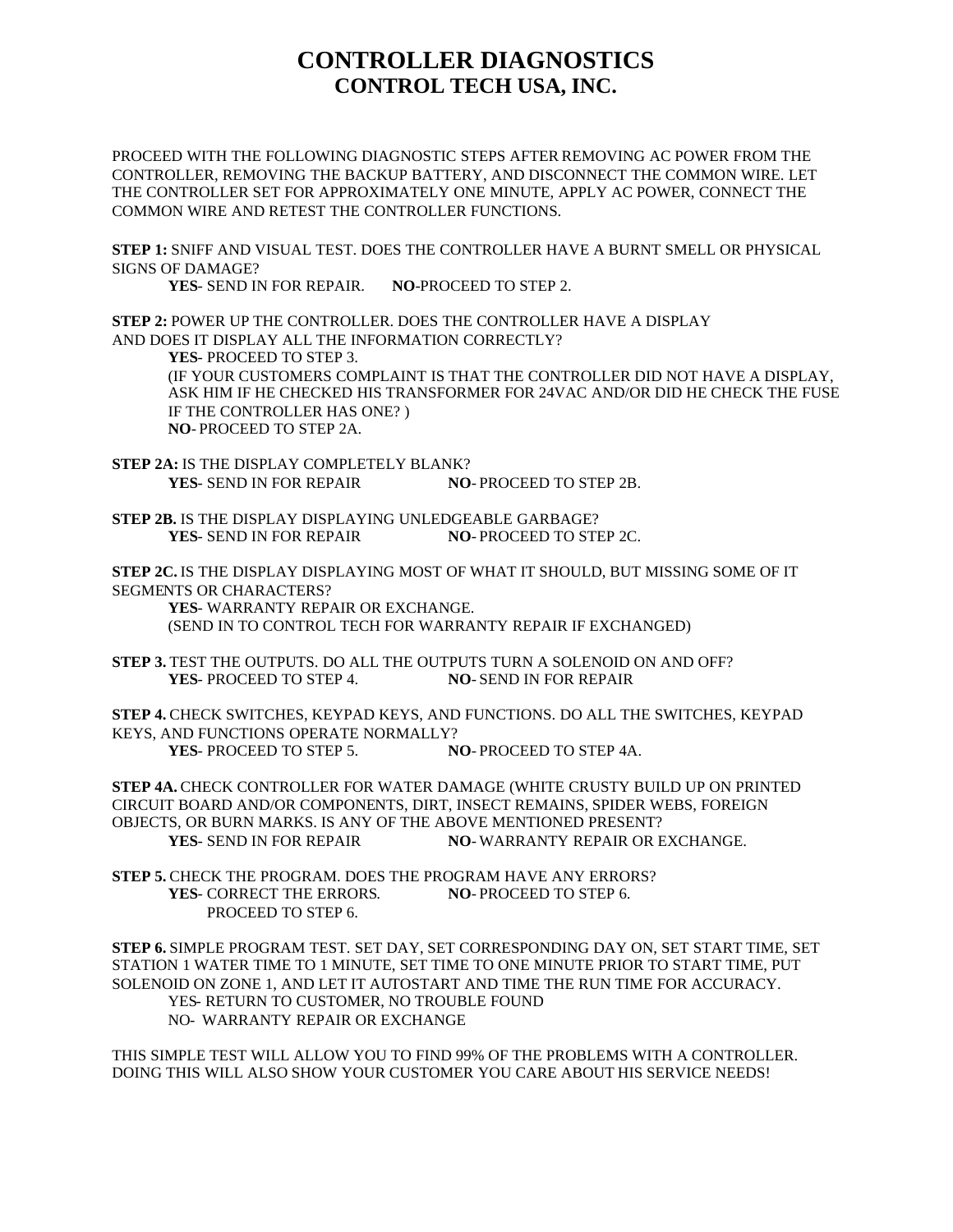# **Solenoid Ohm Resistance Values**

| Asco(Bermad/ClaVal)           | $14.4$ ohms   |  |
|-------------------------------|---------------|--|
| <b>Champion</b>               | $21.7$ ohms   |  |
| Greenlawn                     | 22.7 ohms     |  |
| Griswold                      | $21.1$ ohms   |  |
| <b>Hardie/Irritrol</b>        | $24.6$ ohms   |  |
| <b>Hunter</b>                 | $29.7$ ohms   |  |
| <b>Imperial ATTV</b>          | $21.7$ ohms   |  |
| <b>Nelson</b>                 | $22.2$ ohms   |  |
| <b>Orbit</b>                  | $20.2$ ohms   |  |
| <b>RainBird A series coil</b> | 28.5 ohms     |  |
| <b>Rainbird B series coil</b> | $23.8$ ohms   |  |
| <b>RainBird DV series</b>     | 51.8 ohms     |  |
| <b>Superior</b>               | $23.1$ ohms   |  |
| Toro 1"                       | $+/- 28$ ohms |  |
| <b>Toro 3/4"</b>              | $+/- 23$ ohms |  |
| Weathermatic                  | 34.1 ohms     |  |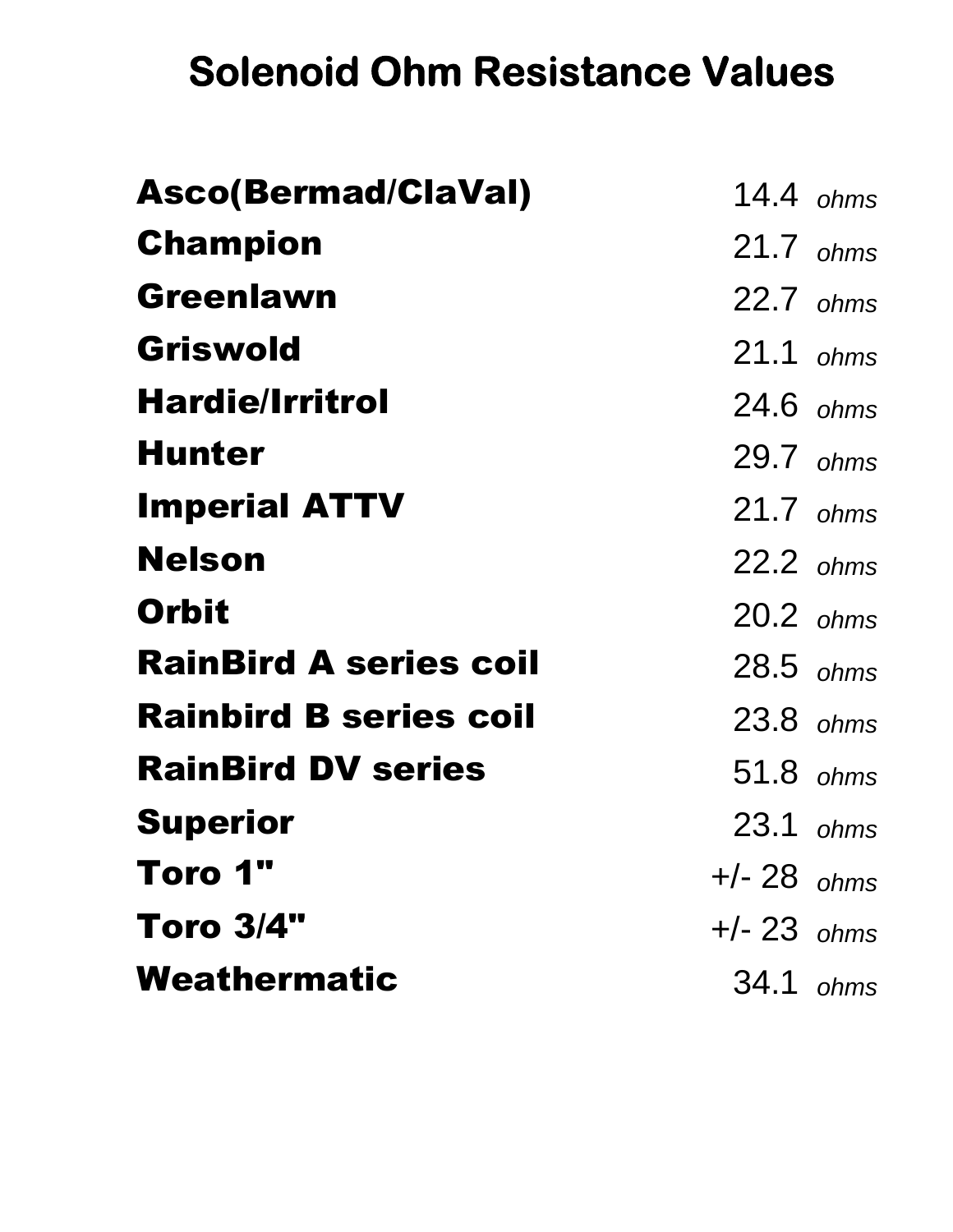## **Field Circuit Resistance(Ohms) Test Worksheet**

This is a test of the field wiring attached to the controller. This test guides you though the process of measuring the ohms resistance in the field wiring through each zone. Using the guidelines below determine if each circuit/zone is good or bad.

**Step 1.--Disconnect the common field wire(s)** from the common terminal on the controller.

**Step 2.**--Set your multimeter to a Resistance range of 0 to 100 ohms.

**Step 3.--Hold one lead against the bare wire on the common wire. With the other lead touch the** terminals of the controller one by one. Mark down on this sheet the Resistance(ohms) with the corresponding zones.

| ZONE           | <b>Ohms Reading</b> | <b>ZONE</b> | <b>Ohms Reading</b>                             | <b>ZONE</b> | <b>Ohms Reading</b> |
|----------------|---------------------|-------------|-------------------------------------------------|-------------|---------------------|
| 1              |                     | 17          |                                                 | 33          |                     |
| $\overline{2}$ |                     | 18          | <u> 1980 - Johann Barbara, martxa al</u>        | 34          |                     |
| $\mathbf{3}$   |                     | 19          |                                                 | 35          |                     |
| 4              |                     | 20          |                                                 | 36          |                     |
| 5              |                     | 21          |                                                 | 37          |                     |
| $\,6$          |                     | 22          |                                                 | 38          |                     |
| 7              |                     | 23          | the contract of the contract of the contract of | 39          |                     |
| 8              |                     | 24          |                                                 | 40          |                     |
| 9              |                     | 25          |                                                 | 41          |                     |
| 10             |                     | 26          |                                                 | 42          |                     |
| 11             |                     | 27          |                                                 | 43          |                     |
| 12             |                     | 28          |                                                 | 44          |                     |
| 13             |                     | 29          |                                                 | 45          |                     |
| 14             |                     | 30          |                                                 | 46          |                     |
| 15             |                     | 31          |                                                 | 47          |                     |
| 16             |                     | 32          |                                                 | 48          |                     |

| <b>Rule of Thumb:</b> | -- a shorted circuit-bad solenoid or shorted wiring<br>0-6 ohms |
|-----------------------|-----------------------------------------------------------------|
|                       | 6-12 ohms -- a slow burn solenoid or Asco solenoid              |
|                       | 12-20 ohms -- normal/possible two solenoids on circuit          |
|                       | or an Asco solenoid connected on circuit                        |
|                       | 20-60 ohms --Normal operating range                             |
|                       | 60 ohms + -- open circuit                                       |

**Those circuits** which fall in the Normal range are good circuits. The rest need to have the solenoids and field wiring tested separately. Follow the **Field Test Flow Chart** to find the problem.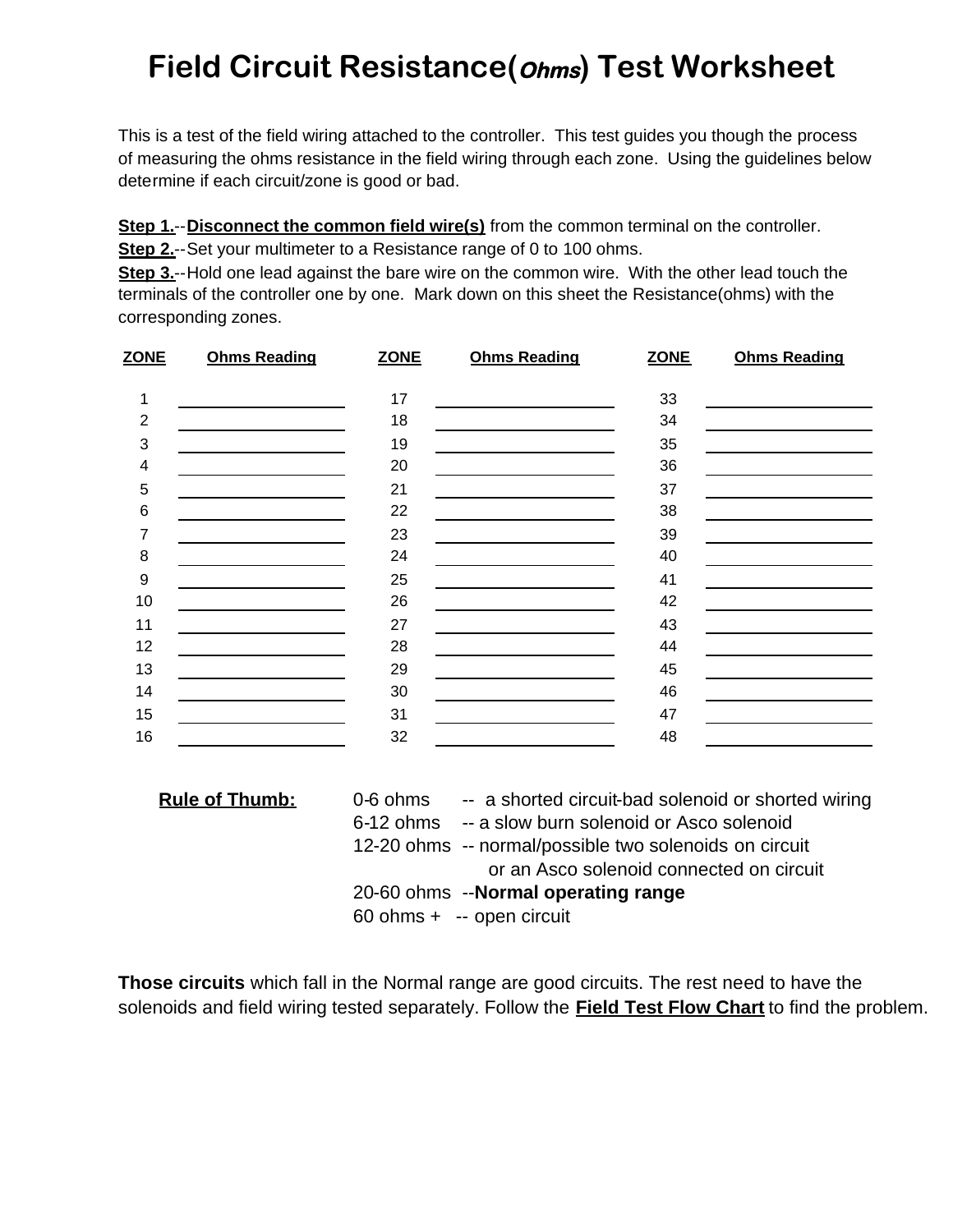#### IRRIGATION ELECTRICAL SYSTEM FIELD TEST FLOW CHART

**STEP 1:** DO YOU HAVE A CORRECTLY FUNCTIONING DISPLAY ON CONTROLLER WHEN YOU OPEN DOOR?

**YES:** JUMP TO STEP 5 **NO:** CONTINUE TO STEP 2

**STEP 2:** SNIFF AND VISUAL TEST. DOES THE CONTROLLER HAVE A BURNT SMELL OR PHYSICAL SIGN OF DAMAGE?

**YES**: SEND IN CONTROLLER FOR REPAIR. **NO**: PROCEDE TO STEP 3

**STEP 3:** DO YOU HAVE 24VAC ON SECONDARY SIDE OF TRANSFORMER? **YES**: CHECK TERMALS AND OTHER CONNECTIONS BETWEEN TRANSFORMER & CONTROLLER. IF ALL TESTS GOOD AND CONTROLLER STILL DOES NOT WORK, CHECK FUSE OR CIRCUITBREAKER. POWER DOWN THE CONTROLLER FOR ABOUT A MINUTE BY REMOVING 24VAC POWER, BACK UP BATTERY, AND THE COMMON WIRE(S). RECONNECT 24VAC, THEN COMMON THE BATTERY. IF YOU HAVE DISPLAY, COMPLETELY CHECKOUT CONTROLLER, IF NO DISPLAY SEND CONTROLLER IN FOR REPAIR.

**NO:** CHECK FOR 120VAC ON PRIMARY SIDE OF TRANSFORMER CHECK PRIMARY SIDE AND SECONDARY SIDE FOR CONTINUITY, IF ONE SIDE IS OPEN, TRANSFORMER IS BAD. REPLACE TRANSFORMER AND START AT STEP 1 AGAIN.

**STEP 4:** CHECK FOR 120VAC AT CONNECTIONS ON PRIMARY SIDE OF TRANSFORMER

**YES:** SHUT OFF 120VAC POWER SUPPLY TO CONTROLLER. DISCONNECT TRANSFORMER WIRES FROM 120VAC SUPPLY WIRES. DISCONNECT WIRES ON SECONDARY SIDE OF TRANSFORMER. CHECK FOR CONTINUITY THROUGH PRIMARY SIDE WIRES. CHECKCONTINUITY THROUGH SECONDARY WIRES. IF EITHER SIDE SHOWS "OPEN", REPLACE TRANSFORMER THEN START AT STEP 1.

**NO**: CHECK TO MAKE SURE SWITCH FOR POWER SUPPLY IS ON. IF IT IS AND YOU STILL DO NOT HAVE 120VAC AT CONNECTIONS TO TRANSFORMER, CALL YOU FAVORITE ELECTRICIAN. **DO NOT** WORK WITH 120VAC UNLESS YOU HAVE AN ELECTRICIANS LICENSE.

**STEP 5:** TEST THE OUTPUTS. DO ALL THE OUTPUTS TURN A SOLENOID ON AND OFF?

**YES:** CHECK CONTROLLER SWITCHES, KEYPAD KEYS, AND FUNCTIONS. IF ALL FUNCTIONS WORK NORMALLY, CHECK PROGRAM, CLOSE DOOR AND GO TO NEXT JOB.

**NO:** TEST NON WORKING ZONES' OUTPUT TERMINALS FOR 24V OUTPUT.

**STEP 6:** DO ALL TERMINALS HAVE 24VAC OUTPUT?